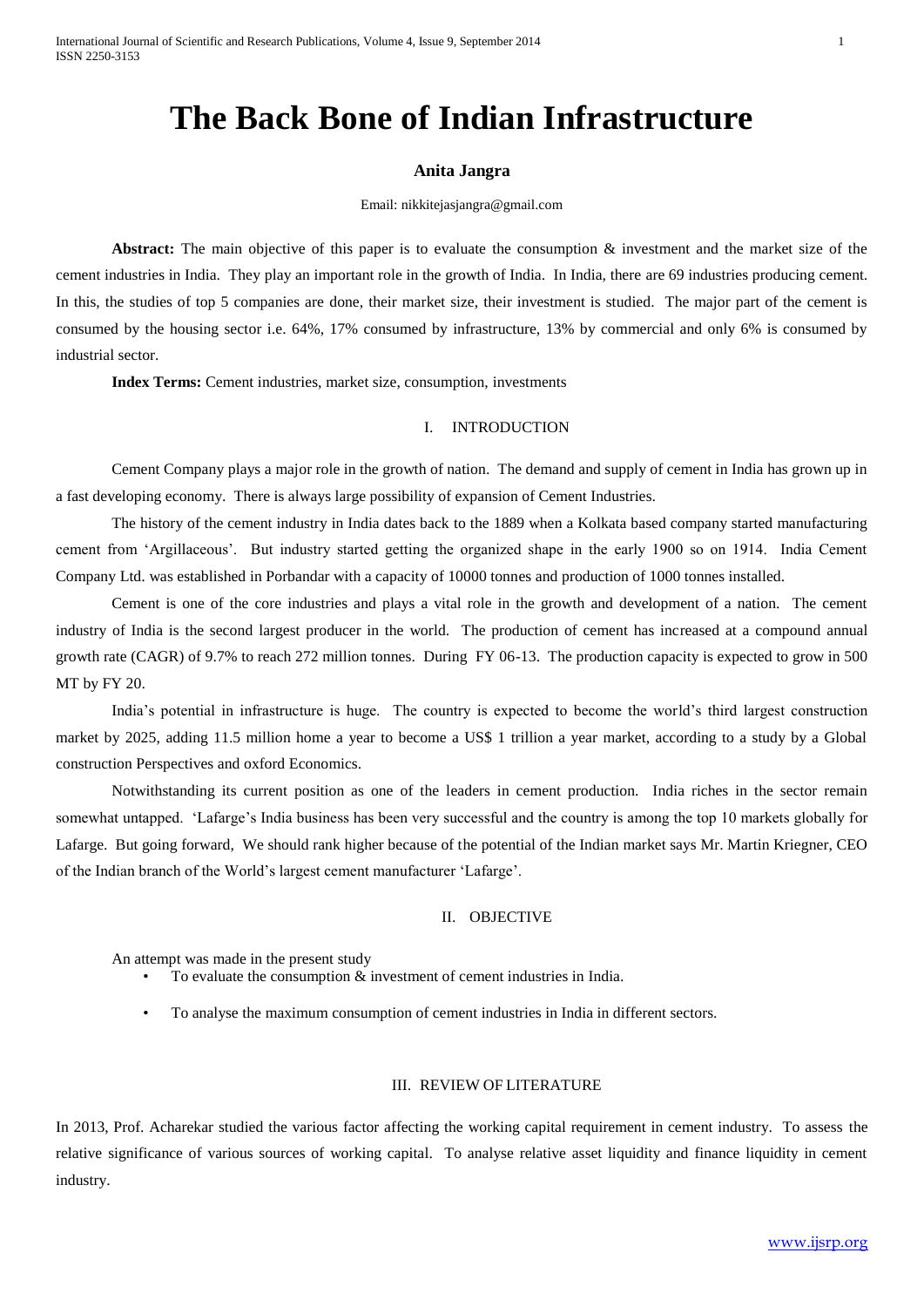In 2013, Dr. P. Krishna Kumar, investigate the progress of Indian cement industry since 1991, in terms of its growth in installed capacity, production, exports and value additions. In detail the research methodology used for the study that has focused on the past, present and future performance of cement industry at the Macro Level.

In 2009, Bhayani & Sanjay an attempt has been made to identify which variable are judging the profitability of Indian Cement Industry. The study covers the all listed cement firms working in India for the period of 2001 to 2008.

## IV. MARKET SIZE

India is among the best cement markets in Asia, according to Switzerland based cement major Holcim. The company operates in India through group companies ACC & Ambuja Cements.

The Indian cement sector is expected to witness positive growth in coming years, with demand set to increase at a CAGR of more than 8% during 2013-14 to 2015-16. According to the latest RNCOS report titled "Indian Cement Industry Outlook 2013". The report further observed after analysing the regional trend of cement consumption that the southern region is creating maximum demand, which is expected to increase in future

#### V. INVESTMENT

The cement industry has been expanding on the back of increasing infrastructure activities and demand from the housing sector over the past many years. According to data released by the Department of industrial polity and promotion cement and gypsum products attracted foreign direct investment (FDI) worth Rs. 13,370.32 crores (US \$ 2.24 billion) between April 2000 and Feb. 2014.

Some of the major Investments and developments in the Indian Cement Industry are as follow:

- Ambuja Cement part of Holcim Group, plans to invest Rs. 802 crores (US \$ 134.39 million) in 2014 in various ongoing projects. The company has proposed to find the entire capex through internal accruals as per Ambuja Cement annual report.
- Prism cement Ltd. has become the first Indian company to get the quality Council of India's (QCI) certification for its ready-mix concrete plant in Kochi, Kerala, The company received the certification from Institute for Certification & Quality Management(ICQM) a leading Italian Certification body authorised to oversee QCI compliance.
- After commissioning its first waste heat recovery plant at Gegal in Himachal Pradesh. ACC plans to replicate the success at its cement plants in Wadi (Karnataka), Jamul (Chattisgarh) Kymore (M.P.) and Chanda (Maharashtra) with an investment of about 360 crore (US \$ 60.32)
- Ultratech cement Ltd. India's biggest maker of cement plans to buy the Local assets of Holcim Ltd. & Lafarge SA.
- ACC plans to invest Rs. 3000 Crore (US \$501.16 million ) in a capacity upgrade and expansion project at its Jamul plant in Chattisgarh and its grinding unit in Jharkhand.
- Ultratech Cement 2550.05 crores, an Aditya Birla Group company has acquired 4.8 million tonne per annum
- Gujrat unit of JAYPEE cement corp for Rs. 3800 Crores.

#### VI. RESEARCH METHODOLOGY

#### **Area of study:-**

The study shall be conducted in above top 5 cement companies.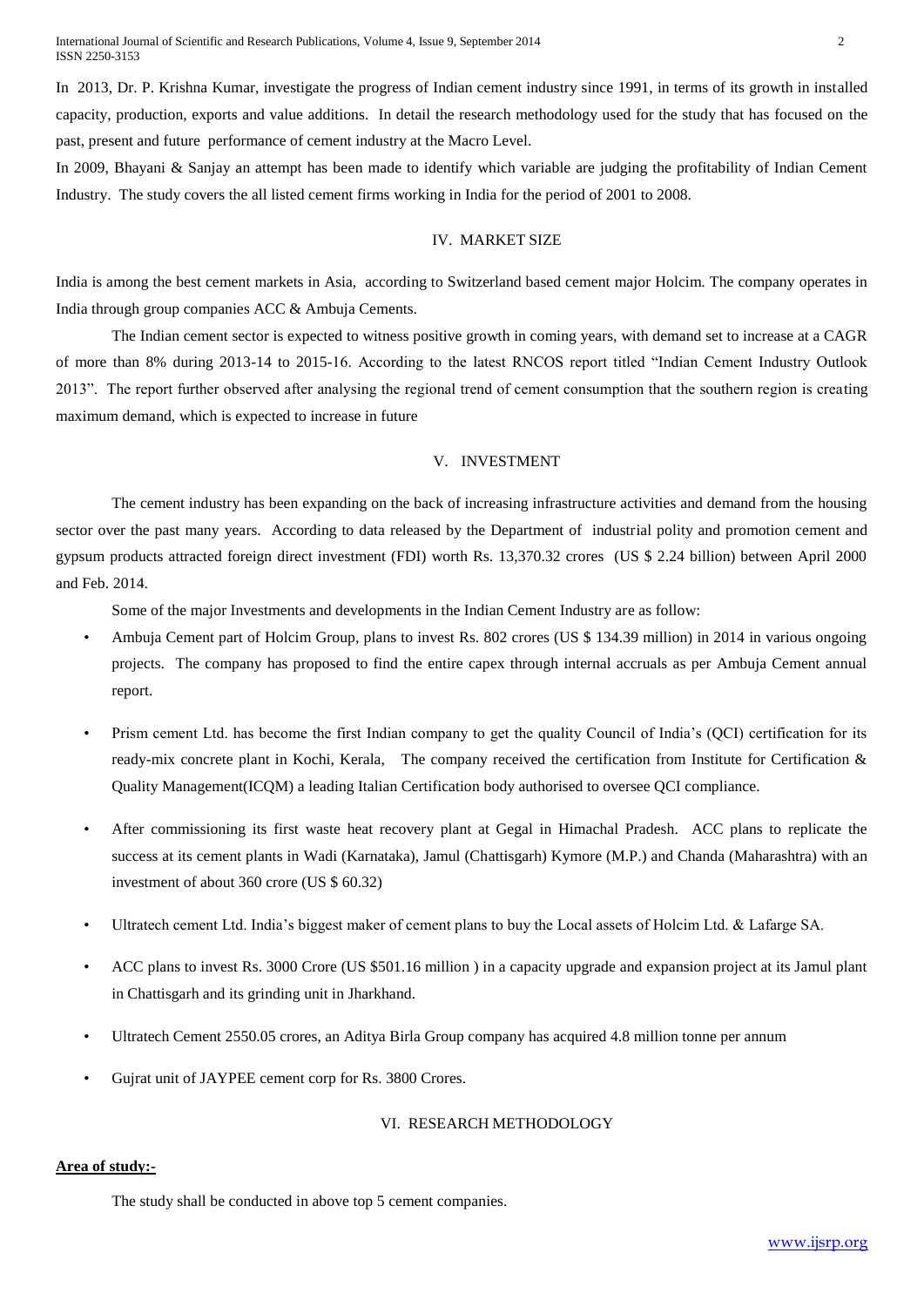International Journal of Scientific and Research Publications, Volume 4, Issue 9, September 2014 3 ISSN 2250-3153

# **Period of Enquired** :

last 5 years data of cement companies are considered for study. The proposed research work will be conducted at micro level for which the study period is 2009-2013.

# **Collection of Data :-**

The study is based on secondary data collected through different journals and annual reports of various cement companies.

# **Tabulation, Analysis & Interpretation :-**

Collected data shall be logically arranged in the form of tables which will be analysed on the basis of :

- Total Income of Companies
- Total Expenditure of Companies
- Total Profits of Companies

| Company          | 2012-13  | 2011-12  | 2010-11  | 2009-10  | 2008-09 |
|------------------|----------|----------|----------|----------|---------|
| India Cement LTD | 4616.67  | 4222.69  | 3509.42  | 3794.03  | 3473.40 |
| Ultratech        | 20608.84 | 20479.95 | 18685.00 | 13468.03 | 7144.53 |
| Ambuja Cement    | 9553.97  | 10079.17 | 8802.13  | 7500.11  | 7258.73 |
| <b>ACC</b>       | 11386.20 | 11267.38 | 9946.59  | 7874.34  | 8187.73 |
| JK. Cements      | 2100.87  | 2116.40  | 1781.50  | 1335.15  | 1524.96 |

# **TABLE 1 Total Profits of Companies for last 5 years**

## **Interpretation:-**

From table 1, it is clear that total income of cement companies are increasing except Ambuja Cement & J.K. Cement. The maximum Income earned by (20608.84) Ultratech cement securing  $1^{st}$  position, ACC  $2^{nd}$  Position, Amhuja  $3^{rd}$ , India Cement  $4<sup>th</sup>$  position and J.K. Cements enjoying  $5<sup>th</sup>$  position with the least income.

**TABLE 2 Total Expenditure of Cement Companies for the last 5 years.**

| Company          | 2012-13  | 2011-12  | 2010-11  | 2009-10  | 2008-09 |
|------------------|----------|----------|----------|----------|---------|
| India Cement LTD | 3773.72  | 3300.04  | 3062.49  | 2929.54  | 2419.73 |
| Ultratech        | 16461.90 | 15499.46 | 14165.71 | 10646.48 | 5065.18 |
| Ambuja Cement    | 7569.22  | 7257.93  | 6577.23  | 5514.67  | 5765.64 |
| ACC.             | 10290.44 | 10206.19 | 8621.33  | 6754.33  | 6581.00 |
| JK. Cements      | 1754.64  | 1626.24  | 1390.73  | 1134.06  | 1049.20 |

# **Interpretation:-**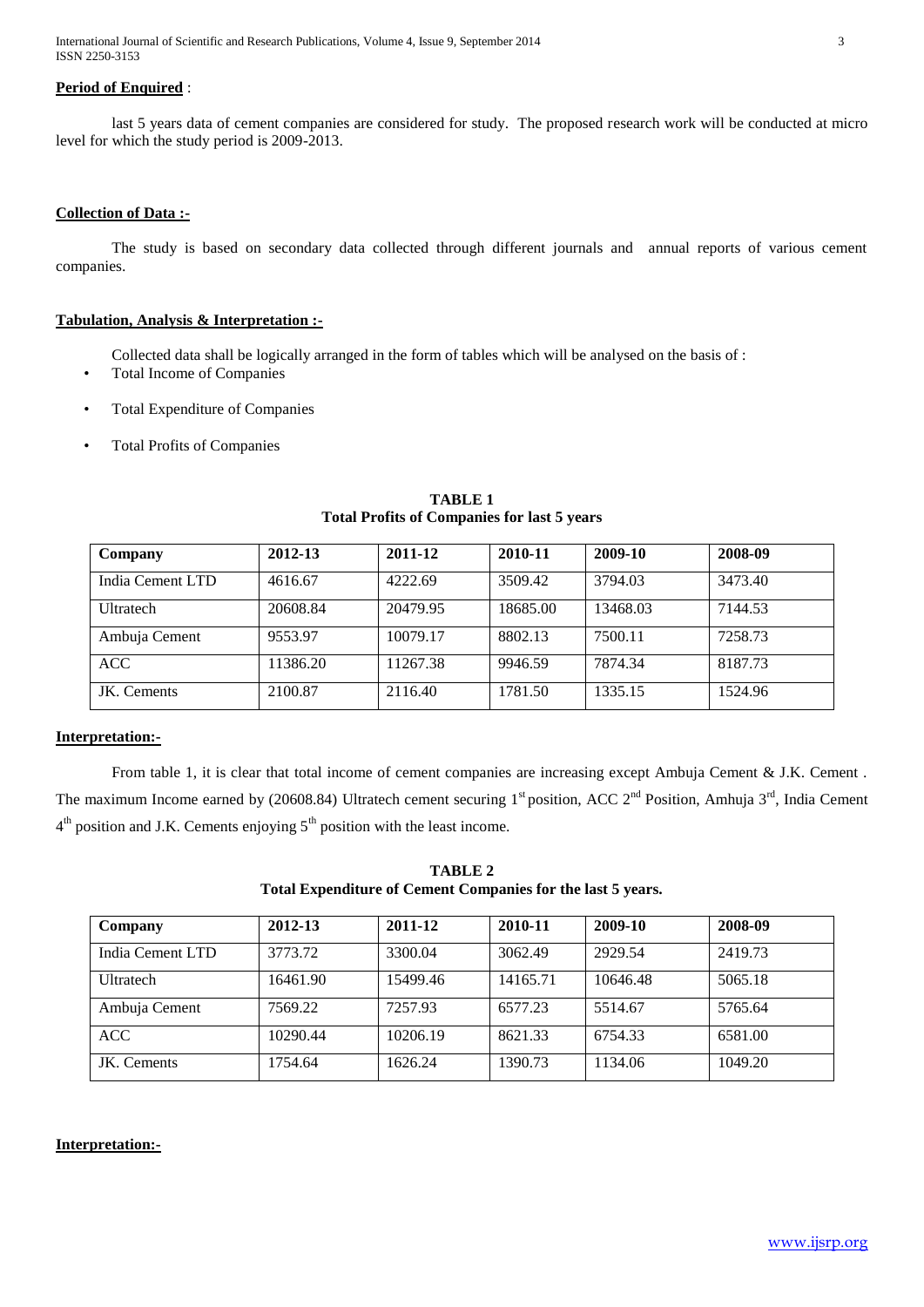International Journal of Scientific and Research Publications, Volume 4, Issue 9, September 2014 4 ISSN 2250-3153

From table 2, it is clear that total expenditure is also increased with the income of the companies. Maximum expenditure incurred by Ultratech Cement enjoying  $1^{st}$  position in income,  $2^{nd}$  position of ACC, Ambuja cement at  $3^{rd}$ , India Cement at  $4^{th}$  rank and JK Cement enjoying with last position in expenditure.

| Company          | 2012-13 | 2011-12 | 2010-11 | 2009-10 | 2008-09 |
|------------------|---------|---------|---------|---------|---------|
| India Cement LTD | 842.95  | 922.65  | 446.93  | 864.44  | 1053.67 |
| Ultratech        | 2144.47 | 2655.43 | 2446.19 | 1404.23 | 1072.10 |
| Ambuja Cement    | 1269.75 | 1576.19 | 1253.11 | 1113.40 | 1186.98 |
| <b>ACC</b>       | 1095.76 | 1061.19 | 1325.26 | 1120.01 | 1606.73 |
| JK. Cements      | 1754.64 | 1626.24 | 1390.73 | 1134.06 | 1049.20 |

**TABLE 3 Net Profit of Cement Companies for the last 5 years.**

## **Interpretation:-**

Table 3, depicts that top cement companies are suffering from losses except ACC and JK Cement. They are continuously increasing losses with comparison to earlier year. Ultratech cement suffers from huge losses. Anbuja bear losses with shortage in income also. India cement Ltd. suffer losses at position 3<sup>rd</sup>. ACC Cement and JK Lakshmi Cement earning profits with comparison to earlier years.

### **Domestic Cement Consumption:-**

The domestic cement consumption is expected to increase at a CAGR of 10.2% during FY 11-17 and reach 398 tonnes.

| Year       | Domestic Consumption |
|------------|----------------------|
| $FY-10-11$ | 222 MT               |
| FY 11-12   | 242 MT               |
| FY 12-13   | 265 MT               |
| FY 13-14   | 293 MT               |
| FY 14-15 E | 324 MT               |
| FY 15-16 E | 359 MT               |
| FY 16-17 E | 398 MT               |

# VII. FINDINGS

### **Major Cement Demand Drivers**

Total 69 industries are in India producing cement and cement consumption in India was estimated from 2013-14 to about 280-285 MT. It consumed 293 MT. In which consumption of cement is as follows:

Major 64% of the total cement consumption is consumed by housing sector, 17% consumed by infrastructure, 13% consumed by commercial and institutions and only 6% is consumed for industrial sector.

## VIII. CONCLUSION

The housing segment accounts for a major portion of total domestic demand for cement in India. The government of India is strongly focused on infrastructure development to boost economic growth and plans to increase investment in infrastructure to  $12<sup>th</sup>$ five year plan (2012-17). During the plan, the industry is estimated to add a capacity of 150 MT of Cement production. Housing development plays important role in growth of India by providing much funds through the higher consumption.